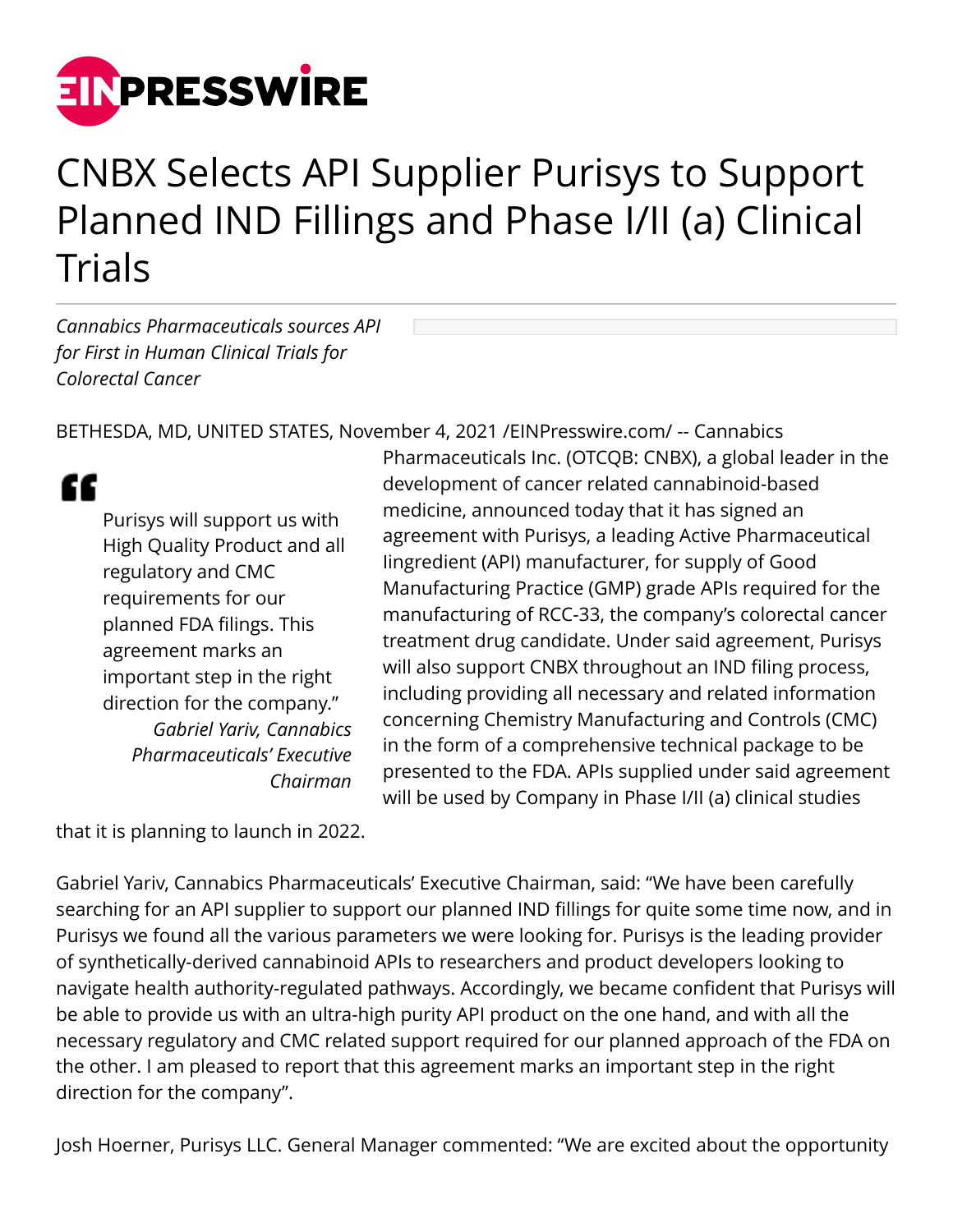to provide pharmaceutical grade ultrapure cannabinoid APIs to Cannabics Pharmaceuticals for their innovative drug candidate for the treatment of colorectal cancer. To that end, the pharmaceutically-compliant cannabinoid APIs produced by Purisys are backed by state-of-art manufacturing technology, a commercial-scale pharmaceutical supply chain, comprehensive technical files and strong regulatory CMC support. CNBX is a leader in the field of cannabinoid-based anti-cancer treatment, with a growing pipeline of additional drug candidates, and we look forward to establishing a long and fruitful relationship with the company, one that could potentially help bring new, critical treatment alternatives to large groups of patients around the globe.



### About Purisys:

Headquartered in Athens, Georgia, Purisys is a leading provider of API contract manufacturing and development services including custom synthesis and analytical development services for clinical stage compounds. Purisys' expertise includes extensive scientific and regulatory knowhow, state-of-the-art manufacturing technologies and a track record of delivering projects on time. Purisys can develop a broad range of APIs including clinical stage compounds used to treat a variety of indications including therapeutic areas such as cardiovascular, CNS and oncological drugs. The company has a long-term, successful regulatory track record in the pharmaceutical industry with a commitment to high purity, consistency, and compliance. Purisys also has a comprehensive set of CDMO offerings and a robust reference standard program to support the pharmaceutical industry deliver innovative new therapies to patients.

### About Cannabics Pharmaceuticals:

Cannabics Pharmaceuticals Inc. (OTCQB: CNBX) is a U.S. public company and a global leader in the development of cancer related cannabinoid-based medicine. The Company's R&D is based in Israel, where it is licensed by the Ministry of Health to conduct scientific and clinical research on cannabinoid formulations and cancer. For more information, please visit [www.cannabics.com.](http://www.cannabics.com) For the latest updates on Cannabics Pharmaceuticals follow the Company on Twitter @Cannabics, Facebook @CannabicsPharmaceuticals, LinkedIn, and on Instagram @Cannabics\_Pharmaceuticals.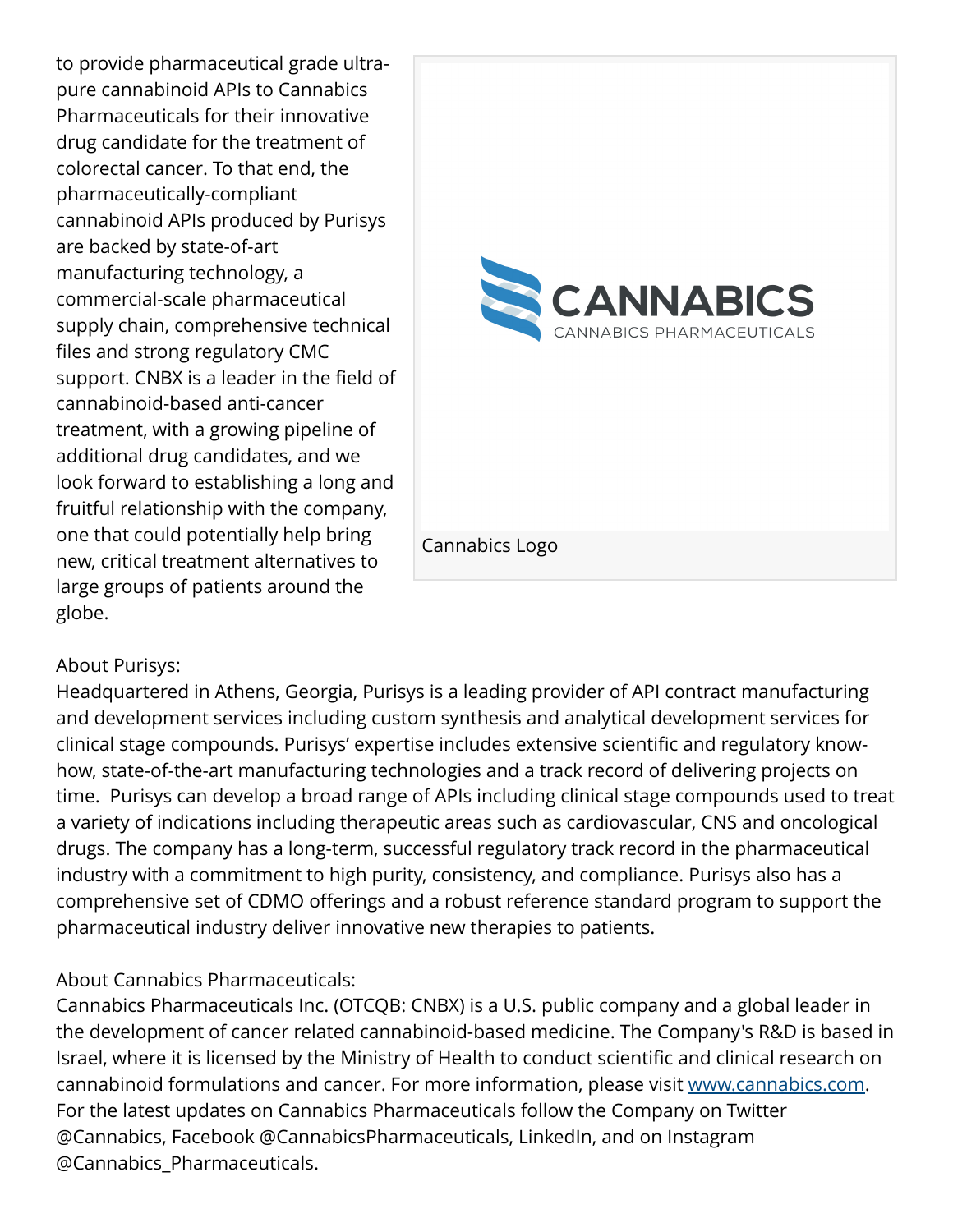#### Read more:

Recent expansion of Company's [IP Portfolio with filing of 2 new Provisional Patents](https://finance.yahoo.com/news/cannabics-pharmaceuticals-files-2-provisional-130500672.html); Recent expansion of Cannabics Pharmaceuticals' Board of Advisors to include: [Prof. Caroline Robert](https://finance.yahoo.com/news/world-renowned-melanoma-expert-joins-120000710.html) [\(MD, Ph.D.\), a Melanoma expert](https://finance.yahoo.com/news/world-renowned-melanoma-expert-joins-120000710.html), and, [Dr. Sigal Tavor \(MD\), a Hematology expert](https://finance.yahoo.com/news/hemato-oncology-expert-dr-sigal-125900831.html), along with Prof. Amos Toren (MD), Prof. Zamir Halpern (MD), Prof. Noam Shomron (Ph.D.), Dr. Erez Scapa (MD), Dr. Dana Ben-Ami Shor (MD), Dr. Sigalit Arieli-Portnoy (Ph.D.) and Dr. Tal Mofkadi (Ph.D.); Recent expansion of Cannabics Pharmaceuticals' Board of Directors to include: Dr. Inbar Maymon-Pomeranchik (Ph.D.), and Dr. Gil Feiler (Ph.D.) as Independent Directors.

## Disclaimer:

Certain statements contained in this release may constitute forward-looking statements within the meaning of the Private Securities Litigation Reform Act of 1995 and other U.S. Federal securities laws. Such statements include but are not limited to statements identified by words such as "believes," "expects," "anticipates," "estimates," "intends," "plans," "targets," "projects" and similar expressions. The statements in this release are based upon the current beliefs and expectations of our Company's management and are subject to significant risks and uncertainties. Actual results may differ from those outlined in the forward-looking statements. Numerous factors could cause or contribute to such differences, including, but not limited to, results of clinical trials and other studies, the challenges inherent in new product development initiatives, the effect of any competitive products, our ability to license and protect our intellectual property, our ability to raise additional capital in the future that is necessary to maintain our business, changes in government policy and regulation, potential litigation by or against us, any governmental review of our products or practices, as well as other risks discussed from time to time in our filings with the Securities and Exchange Commission including, without limitation, our latest 10-Q Report filed July 14th, 2021. We undertake no duty to update any forward-looking statement or any information contained in this press release or other public disclosures at any time. Finally, the investing public is reminded that the only announcements or information about Cannabics Pharmaceuticals Inc., which are condoned by the Company, must emanate from the Company itself and bear our name as its source.

For more information about Cannabics: Cannabics Pharmaceuticals Inc. +1 (877) 424-2429 info@cannabics.com <https://www.cannabics.com> SOURCE Cannabics Pharmaceuticals Inc.

Eyal Barad Cannabics Pharmaceuticals Inc. +1 877424-2429 [email us here](http://www.einpresswire.com/contact_author/3191324) Visit us on social media: